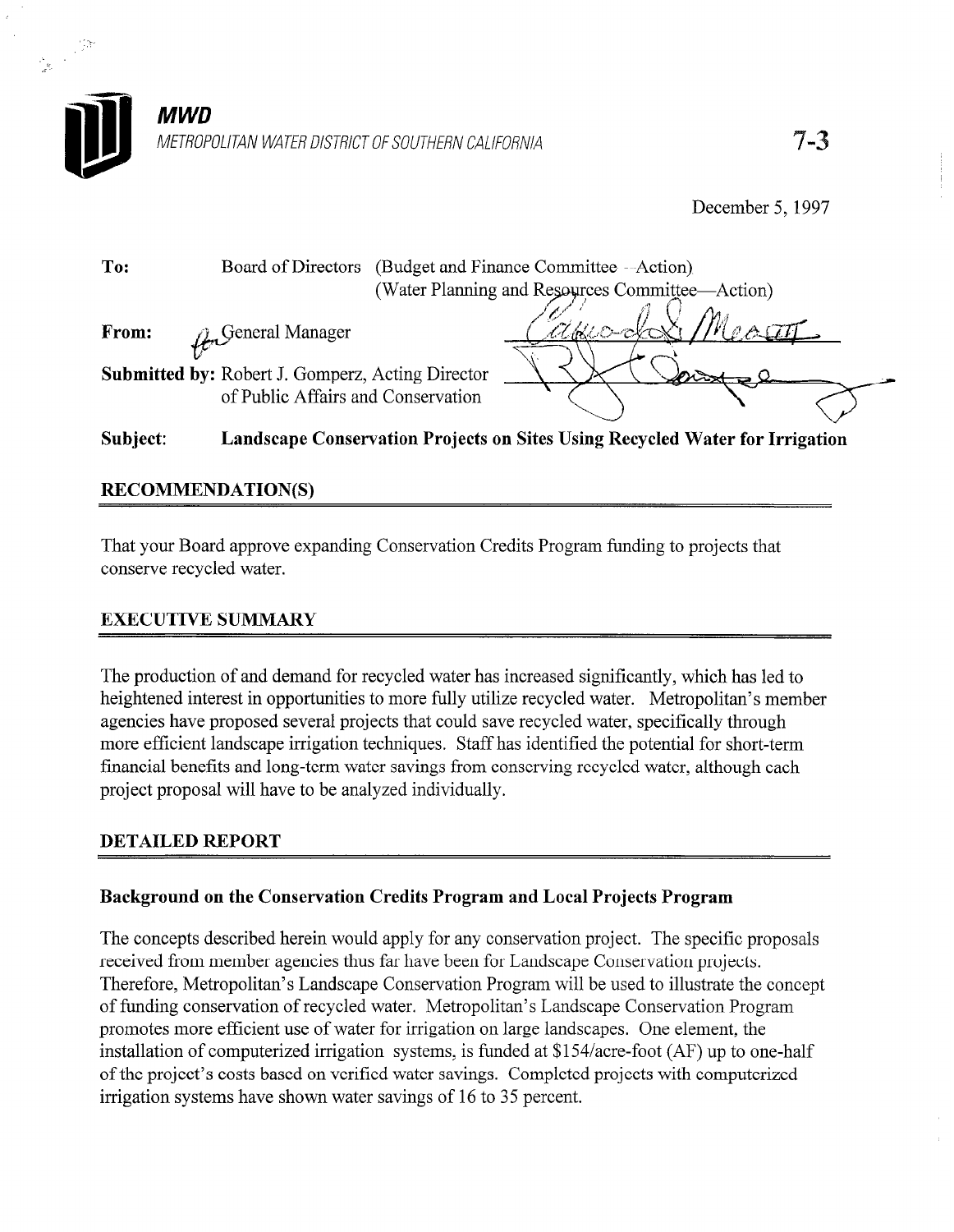Metropolitan's Local Projects Program (LPP) and Local Resources Program (LRP) assist member agencies in the development of recycling projects. Under the LPP, Metropolitan's contribution is \$154/AF of recycled water. Funding under the LRP is on a sliding scale up to \$250/AF of recycled water. Agencies are paid annually for the amount of water delivered by their projects.

Some member agencies have proposed specific projects that could save recycled water through the installation of computerized irrigation systems. Staff has identified the potential for shortterm financial benefits and long-term water savings from conserving recycled water, although each project proposal will have to be analyzed individually.

#### Water savings benefits for agencies that are at or near maximum production of Recycled Water

The Conservation Credits Program (CCP), the LPP, and the LRP all reduce demand for potable water. These programs are integral components of Metropolitan's Integrated Resource Plan. Combining the demand reduction capabilities of the CCP and LPP/LRP for some specific projects can result in a proportionate decrease in the demand. By increasing the efficient use of recycled water on one site, an agency increases the availability of recycled water to replace potable water elsewhere within its service territory.

Agencies that are at or near maximum production of recycled water would produce a resource benefit in the form of additional potable water savings immediately. For example, if an agency is producing 5,000 AF per year of recycled water, at plant capacity, and a conservation project can save 100/AF per year of recycled water, then that 100/AF per year is available to convert an additional site from potable to recycled water. Therefore, 100/AF of additional potable water is saved.

#### Financial benefits where agencies have abundant Recycled Water supplies

The interaction of the CCP and LPP/LRP may provide a financial benefit to Metropolitan. As part of Metropolitan's CCP, Metropolitan pays \$154/AF up to 50 percent of the cost of the project, with payment made based on verified water saved. Although the benefit of the conserved water can last for an indefinite period, Metropolitan limits its incentives to a term of two to five years. In comparison, LPP/LRP contracts pay up to \$250/AF for recycled water produced over a much longer term, up to 25 years.

If, for example, a single site were to implement conservation of recycled water, with a conservation agreement having a term of four years, saving 1 OO/AF per year, the water saved through the conservation project would cost Metropolitan \$61,600.

#### Example of CCP funding calculation:

| 100         | (Projected Acre Feet of Savings per year) |
|-------------|-------------------------------------------|
| x4          | (Years in the Term of the Project)        |
| x\$154      | (CCP funding per AF conserved)            |
| $= $61,600$ | (CCP funding from Metropolitan)           |